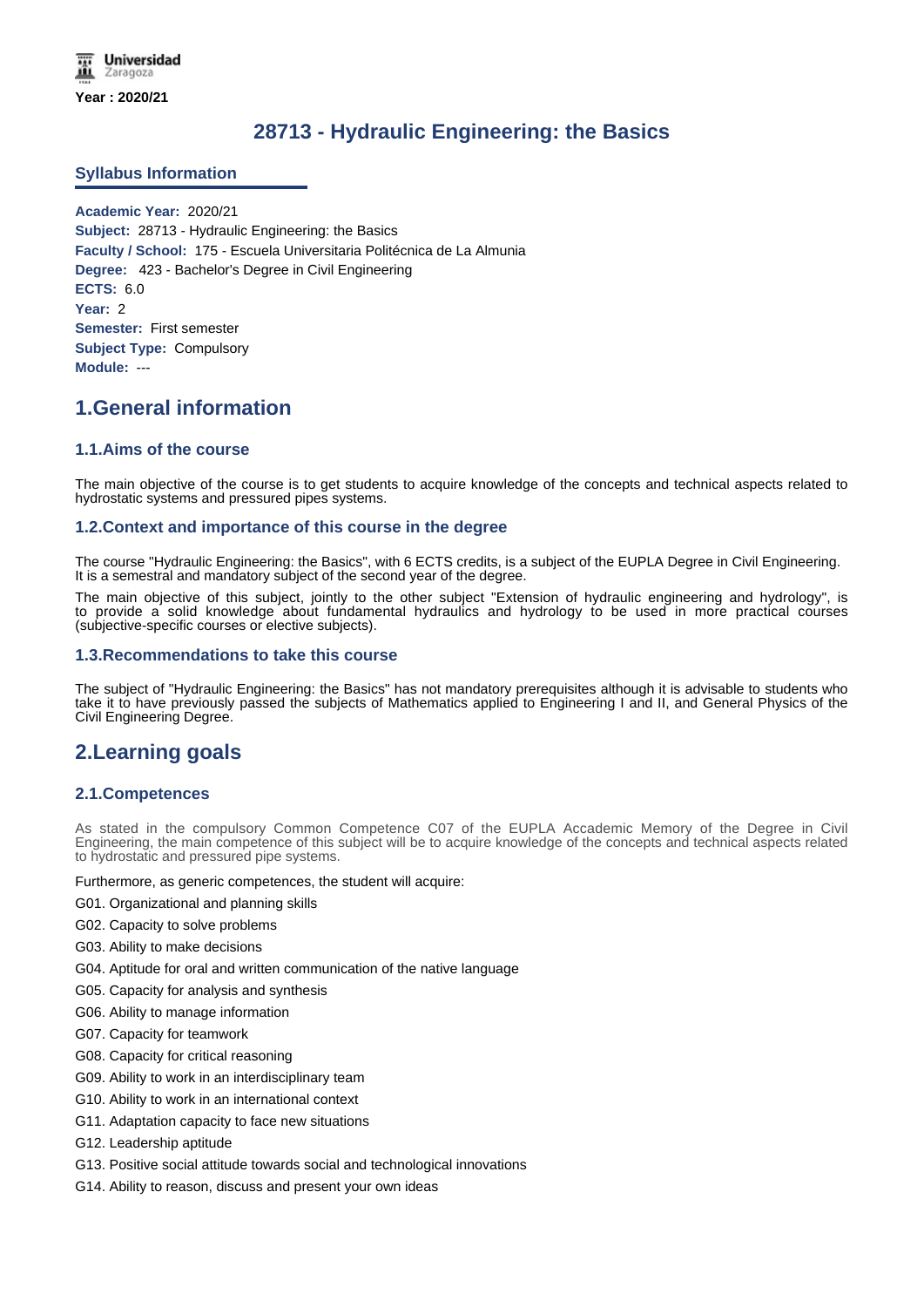G15. Ability to communicate through words and images

G16. Ability to search, analyze and select information

G17. Capacity for independent learning

G18. Acquire and understand knowledge in an area of ??study that starts from the general secondary education base and is usually supported by advanced textbooks, but includes some aspects that involve cutting-edge knowledge in this field

G19. Apply their knowledge to their work or vocation in a professional way and acquire the competencies that are usually demonstrated through the elaboration and defense of arguments and problem solving within their area of ??study

G20. Ability to collect and interpret relevant data (usually within their area of ??study) to make judgments that include reflection on relevant issues of a social, scientific or ethical nature

G21. Transmit information, ideas, problems and solutions to a specialized and non-specialized audience

G22. Develop those learning skills necessary to undertake further studies with a high degree of autonomy

G23. Know and understand respect for fundamental rights, equal opportunities between women and men, universal accessibility for people with disabilities, and respect for the values ??of the culture of peace and democratic values.

G24. Promote entrepreneurship

G25. Knowledge in information and communication technologies.

# **2.2.Learning goals**

The student, to pass this subject, must demonstrate having acquired the following learning outcomes:

- Knowledge of the general properties of fluids, with special attention to fluid water
- Knowledge of the laws relating to hydrostatics and capacity for the calculation of hydrostatic forces
- Knowledge of the general laws of fluids dynamics related to pressured pipes systems.

### **2.3.Importance of learning goals**

The subject of "Fundamentals of Hydraulic Engineering and Hydrology" has a marked engineering character with direct and immediate application in the professional field of the civil engineering.

In particular, upon completing and passing this course, the student will acquire:

- Knowledge of the general properties of fluids, with special attention to fluid water.
- Knowledge of the laws related to hydrostatics and the calculation of hydrostatic forces
- Knowledge of the general laws of fluids dynamics related to pressured pipes systems.

# **3.Assessment (1st and 2nd call)**

### **3.1.Assessment tasks (description of tasks, marking system and assessment criteria)**

Assessment tasks are the basic elements in the entire teaching-learning process since it is the only mechanism that allows, at any time during an educational period, to evaluate the degree of achievement of the proposed learning results and, if appropriate, apply the necessary corrections.

At the beginning of the course the student will choose one of the following two assessment methodologies:

- **Continuous assessment system**: it is an assessment system characterized by the obligation to participate in face-to-face activities of the subject and to take and pass the practical tests, partial exams and academic work proposed in the subject, within the established deadlines In the case the student passes all the continuous assessment tests, they will be exempt from the global exam.
- **Global final evaluation exam**: it is a final and global exam on all the theoretical and practical content of the subject.

#### **Continuous evaluation system**

Following the spirit of the reform of the European Higher Education Area (EHEA), the evaluation of the subject contemplates a continuous evaluation system as the most consistent to be in line with the guidelines set by this new framework.

In the continuous assessment model, the professor will assess the student's participation in face-to-face activities and their ability to solve problems and laboratory practices. Finally, the student should take and pass two partial exams ("continuous assessment exams") throughout the course.

The following table summarizes the weights of the activities cited in the evaluation process. All students who do not attend a minimum of 80% of the face-to-face activities (classes, seminars, technical visits, laboratory practices, etc.) or who do not obtain the minimum thresholds required for the partial tests, practices, exams or academic work proposed in the course, should pass to the global assessment model.

| <b>Assessment task</b>                   | Weight |
|------------------------------------------|--------|
| Participation in face-to-face activities | 2.5%   |
| Laboratory tasks                         | 12.5%  |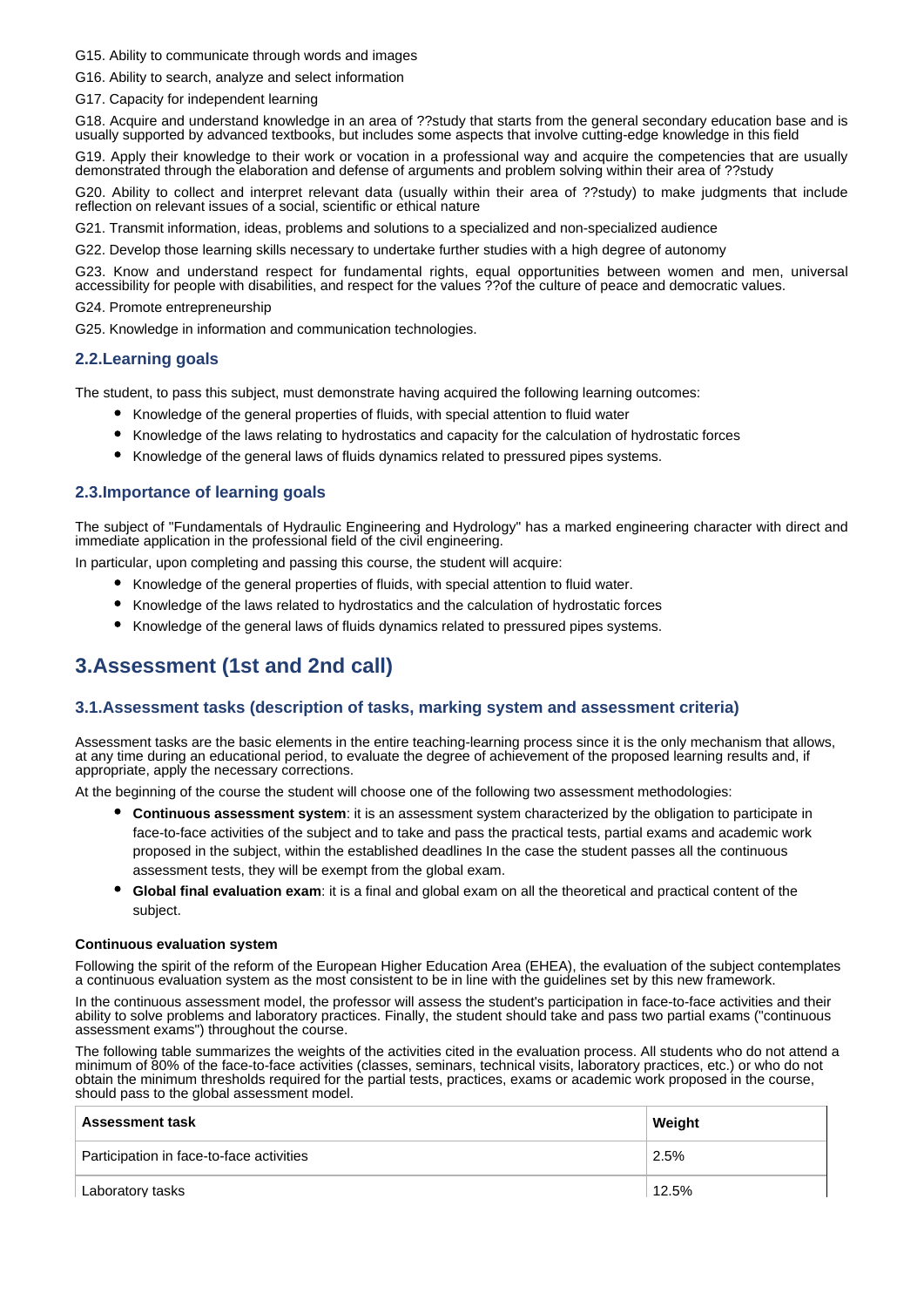| ٠                            |     |
|------------------------------|-----|
| I Continuos evaluation exam  | 40% |
| Il Continuos evaluation exam | 45% |

#### **Global final evaluation exam**

The students must choose this modality when, due to their personal situation, they cannot adapt to the rhythm of work required in the continuous evaluation modality. In this case, the evaluation consists of a single exam on theory, problems and practices related to the content of the subject.

In the global final evaluation exam, the score regarding participation in classroom activities and laboratory practices may also be considered in the final and global score. The final scole will be given by:

Score: MAX (85% x Exam Score + 12.5% ??x Laboratory tasks score + 2.5% Face-to-face task scores; Final Exam score)

# **4.Methodology, learning tasks, syllabus and resources**

# **4.1.Methodological overview**

The methodology followed in this course is oriented towards the achievement of the learning objectives. A wide range of teaching and learning tasks are implemented, such as lectures, practice sessions, laboratory sessions, tutorials, and autonomous work and study.

- A strong interaction between the professor and the student is promoted. This interaction is brought into being through a division of work and responsibilities between the students and the teacher. Nevertheless, it must be taken into account that, to a certain degree, students can set their learning pace based on their own needs and availability, following the guidelines set by the professor.
- This course is conceived as a stand-alone combination of contents, yet organized into three fundamental and complementary forms, which are: the theoretical concepts of each teaching unit, problem-solving or resolution of questions and laboratory work, and at the same time supported by other activities.

If classroom teaching were not possible due to health reasons, it would be carried out on-line.

### **4.2.Learning tasks**

This course is organized as follows:

- **Lectures**: Theoretical activities carried out mainly through exposition by the professor, where the theoretical supports of the subject are displayed, highlighting the fundamentals, structuring them in topics and or sections, interrelating them
- **Practice sessions**: The professor resolves practical problems or cases for demonstrative purposes. This type of teaching complements the theory shown in the lectures with practical aspects
- **Laboratory sessions**: The lecture group is divided up into various groups, according to the number of registered students, but never with more than 5 students, in order to make up smaller sized groups
- **Tutorials**: These are carried out by giving individual, personalized attention with a professor from the department They can be on-site or online
- **Autonomous work and study**
	- Study and understanding of the theory taught in the lectures
	- Understanding and assimilation of the problems and practical cases solved in the practical classes
	- Preparation of seminars, solutions to proposed problems, etc.
	- Preparation of laboratory workshops, preparation of summaries and reports
	- Preparation of the written tests for continuous assessment and final exams.

This course has 6 ECTS credits, which represents 150 hours of student work in the subject during the trimester, in other words, 10 hours per week for 15 weeks of class.

A summary of a weekly timetable guide can be seen in the following table. These data are obtained from the course file in the Accreditation Report of the degree, taking into account the level of experimentation considered for this course is moderate.

| <b>Activity</b>         | <b>Weekly hours</b> |
|-------------------------|---------------------|
| Lectures                | з                   |
| Laboratory sessions     |                     |
| <b>Other Activities</b> | 6                   |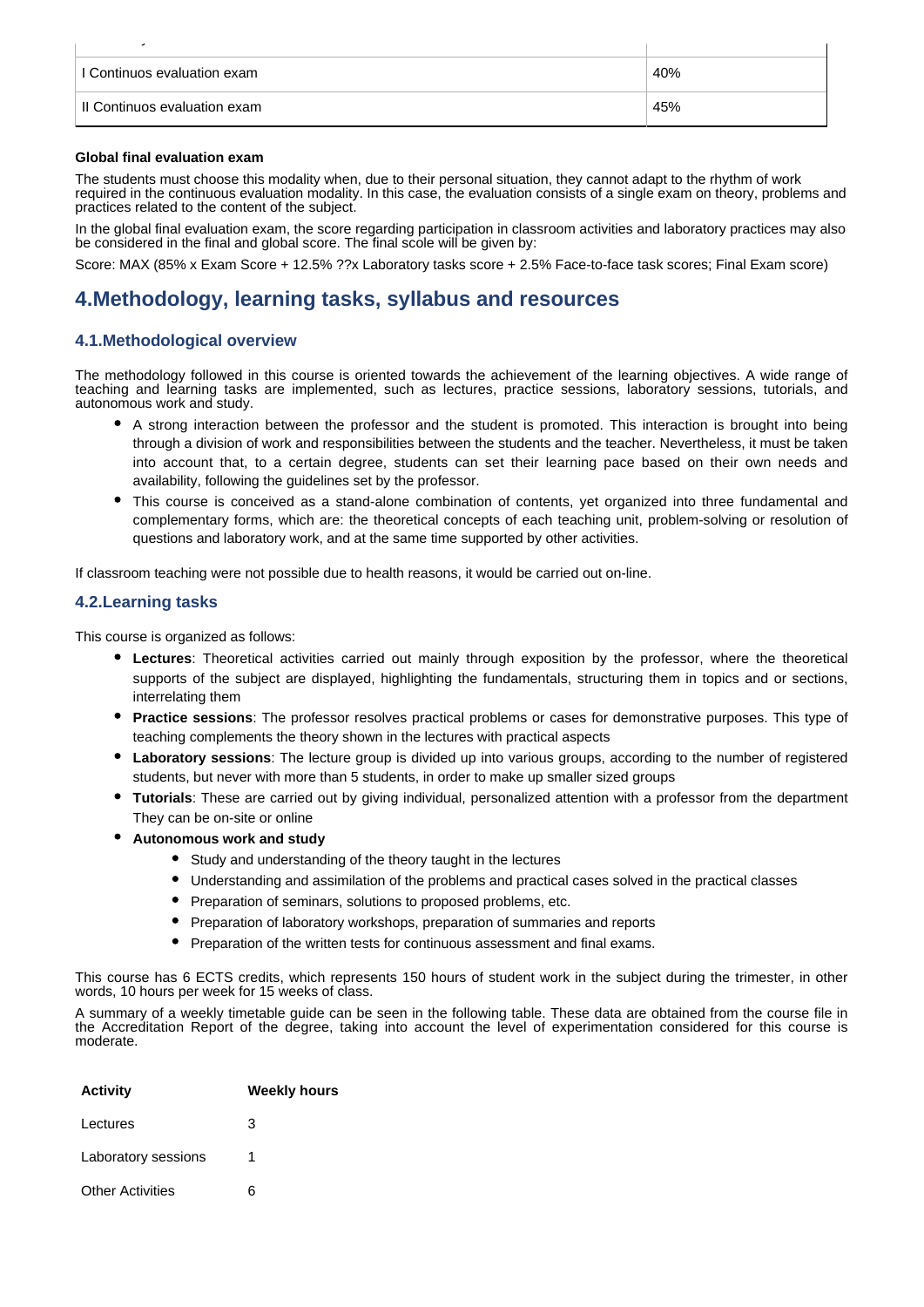Nevertheless, the previous table can be shown in greater detail, taking into account the following overall distribution:

- 51 hours of lectures, with 50% theoretical demonstration and 50% solving type problems
- 5 hours of laboratory workshop, in 1 or 2-hour sessions
- 4 hours of written assessment tests, two hours per test
- 90 hours of personal study, divided up over the 15 weeks of the  $2<sup>nd</sup>$  semester.

# **4.3.Syllabus**

This course will address the following topics:

## **Theory**

- Topic 1: Introduction to Hydraulic Engineering
- Topic 2: Hydrostatics

Other Activities 6

- Topic 3: Kinematics of fluids
- Topic 4: Fluid dynamics
- Topic 5: Hydraulic pumps and valves
- Topic 6: Calculation of distribution network of pressured pipes

# **Practical contents**

All the topics mentioned in the previous section are related to exercises and laboratory experience.

| • Problems                                                                                        | Topic |   |  |  |
|---------------------------------------------------------------------------------------------------|-------|---|--|--|
| Problems on fluid compressibility                                                                 |       |   |  |  |
| • Problems                                                                                        | Topic | 2 |  |  |
| Problems on hydrostatic systems, calculating the intensity and the location of hydrostatic forces |       |   |  |  |
| • Problems                                                                                        | Topic | 4 |  |  |
| Problems on the fluid dynamics equation (conservation of mass, energy, and momentum)              |       |   |  |  |
| • Problems                                                                                        | Topic | 5 |  |  |
| Problems on hydraulic pumps, valves, and cavitation                                               |       |   |  |  |
| • Problems                                                                                        | Topic | 6 |  |  |
| Problems on pressure piping systems                                                               |       |   |  |  |

- Practice 1: Pressure gauges
- Practice 2: Viscosity
- Practice 3: Hydrostatic force on vertical and inclined gates
- Practice 4: Osborne Reynolds apparatus for flow regime analysis
- **•** Practice 5: Study of Bernoulli equation and the concept of pressure loss through the Venturi tube

# **4.4.Course planning and calendar**

# **Calendar of face-to-face sessions and presentation of works**

The dates of the two final exams will be those officially published on the EUPLA website.

For students who opt for the continuous assessment system, the I continuous assessment exam will be held during the month of November and its date will be communicated on the first day of class. The second exam will be held on the last day of class.

The laboratory activities will be developed progressively throughout the semester. The following dates will be the deadlines for the delivery of the reports related to these tasks:

- Reports about laboratory tasks 1, 2, 3: date of the I continuous assessment exam
- Practices 4 and 5: date of the exam of the first call

The I continuous evaluation exam will consist of a written exam on theoretical topics (approximately 20%) and problems (approximately 80%) related to topics 1 and 2.

The II continuous evaluation exam will be held on the same date of the global exam (non-continuous evaluation) and will consist of a written exam on theoretical arguments (approximately 20%) and problems (approximately 80%) related to topics 3, 4, 5 , 6.

The global evaluation exam will take place at the end of the semester (1st call) and in September (2nd call) and will consist of a global written test on theoretical arguments (approximately 20%) and problems (approximately 80%) related to the topics covered in class.

# **4.5.Bibliography and recommended resources**